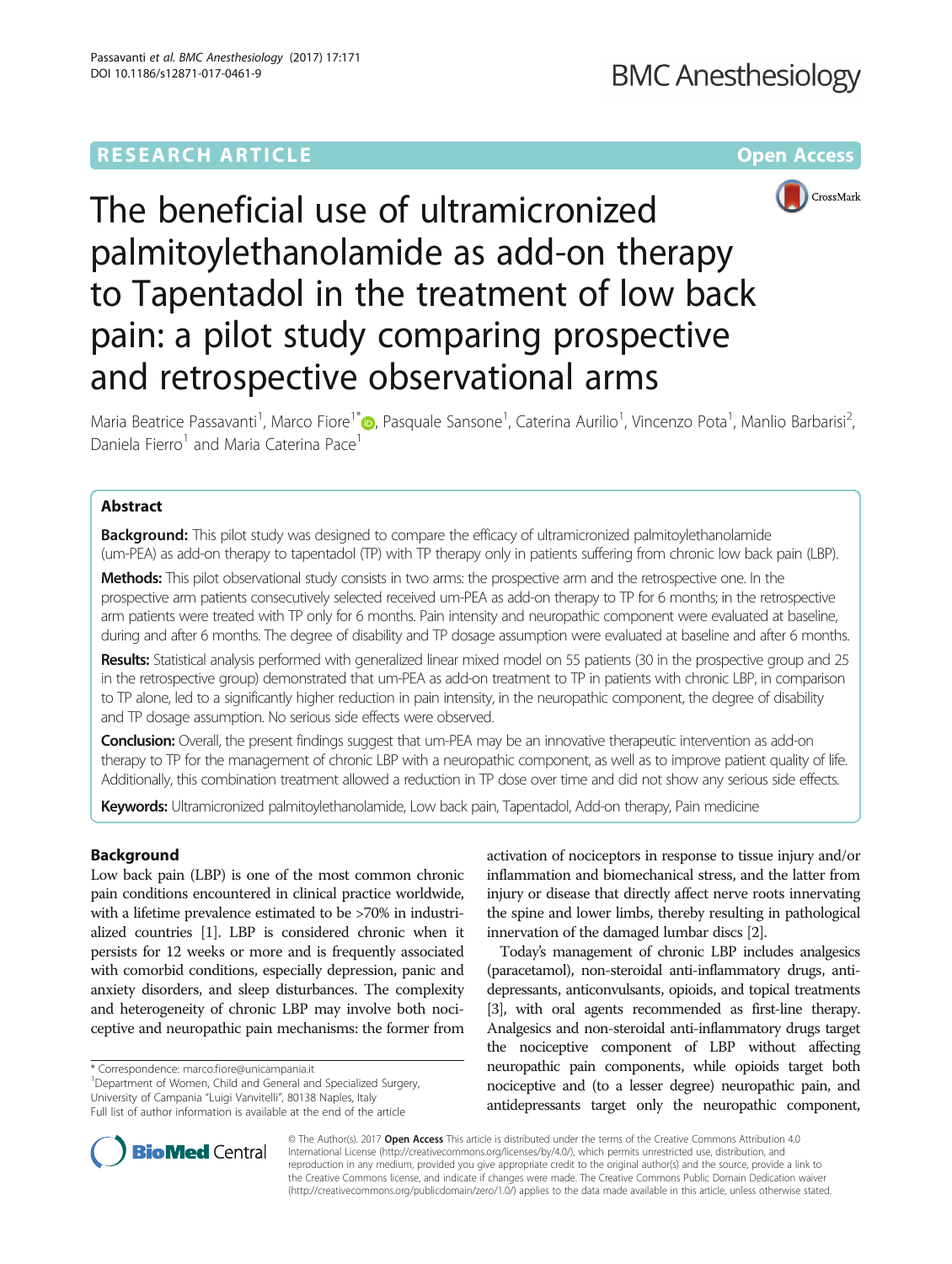although data concerning their efficacy is conflicting [\[2](#page-6-0), [4\]](#page-6-0). Although relieving neuropathic pain to some extent, classical opioid analgesics suffer from frequent side effects, particularly at the gastrointestinal level that limit their long-term use [\[5\]](#page-6-0). Tapentadol (TP) is a centrally-acting analgesic with broad activity achieved by combining two established analgesic principles (μ-opioid receptor agonism and noradrenaline reuptake inhibition) in a single molecule, and offers a better balance between efficacy and tolerability than classical opioids [[6](#page-6-0)].

Immune cells, such us mast cells and microglia, have an important role as pain modulators not just in inflamed tissues, but also in damaged peripheral nerves and in the central nervous system [\[7](#page-6-0)–[9\]](#page-6-0). Degranulation of mast cells close to peripheral nerve terminals leads to nociceptor sensitization, a condition whereby nociceptor threshold activation decreases and neuronal cell excitability rises [[10, 11\]](#page-6-0). Persistent peripheral sensitization can enhance responsiveness of spinal cord neurons, leading to microglia activation which contributes to central sensitization and the development of chronic pain [\[12](#page-6-0), [13](#page-6-0)]. An innovative approach in the management of chronic pain diseases is represented by palmitoylethanolamide (PEA), a member of the Nacylethanolamine family, produced by most mammalian cells and which is particularly abundant in brain tissues [\[14](#page-6-0)]. PEA is involved in endogenous protective mechanisms activated by stimulation of inflammatory responses. PEA exerts its effects on cellular targets involved in the generation and maintenance of pain [\[15](#page-6-0)] by down-modulating mast cell activation and controlling microglial cell behaviors.

Ultramicronized-PEA (um-PEA) and micronized-PEA (m-PEA) have been used clinically in the treatment of various syndromes associated with chronic pain that are poorly responsive to standard therapies [\[16](#page-6-0)–[20](#page-6-0)]. Importantly, m-PEA displayed pain-relieving properties in patients affected by lumbosciatalgia, mainly caused by nerve root compression [[21](#page-6-0)]; m-PEA treatment in chronic lumbosciatalgia was accompanied by a significant reduction in non-steroidal anti-inflammatory drug use [[22](#page-6-0)]. Um-PEA administered as add-on therapy with low doses of oxycodone led to a good pain control and excellent tolerability, suggesting that um-PEA may allow for a reduction of opioid dose and related side-effects [\[23\]](#page-6-0). Um-PEA may thus be a valid add-on therapy to minimize the risks of chronic opioid treatment in diseases associated with chronic pain of a neuropathic nature. Based on these observations, this pilot study was designed to compare the efficacy of um-PEA as add-on therapy to TP with TP therapy only in patients suffering from LBP.

## Methods

Patients affected by LBP were recruited in the Pain Therapy outpatient clinic at the University of Campania "Luigi Vanvitelli". Inclusion criteria were:  $age \geq 18$  years; diagnosis of LBP; presence of neuropathic pain for at least 6 months; stability of painful symptoms for at least 3 months; pain intensity score  $\geq 6$  measured by visual analog scale (VAS) (in reference to the day before study start); DN4 (douleur neuropathique 4 questions) ≥4; presence of hyperalgesia and allodynia by pinprick test and brush test. The study was performed in compliance with the Good Clinical Practice guidelines and the principles of the Declaration of Helsinki of 1964 and its subsequent revisions; it followed STROBE guidelines for the reporting of observational studies and was communicated to the departmental Review Board.

This pilot observational study consists in two arms: a prospective arm and a retrospective arm, which have been compared to each other. In the prospective arm, data were collected from recruited patients in appropriate case report forms, while in the retrospective arm data from patients complying with inclusion criteria were collected from their clinical charts. All collected data were then transferred to a database.

All patients considered in this study were treated for 6 months; in the prospective group the patients, selected consecutively in the period between October 2014 and March 2015, received um-PEA microgranules 600 mg [Normast®, Epitech Group SpA, Saccolongo, Italy] twice daily as adjuvant to TP. Retrospective group patients were treated with TP only for 6 months between January 2013 and June 2014. The dose of TP could vary between 100 mg and 500 mg depending on patient needs, as established by normal clinical practice. Paracetamol (1000 mg) was habitually used as rescue drug in case of exacerbations of pain.

In all patients, the main outcomes were: i) pain intensity evaluated by the VAS. The VAS is a continuous scale comprised of a horizontal line, 10 cm (100 mm) in length, anchored by 2 verbal descriptors, one for each symptom  $(0 =$ no pain and 10 = the worst pain imaginable). ii) Neuropathic pain component detected by DN4 (Douleur Neuropathique 4). DN4 questionnaire included four questions consisting of both sensory descriptors and signs related to bedside sensory examination [[24\]](#page-6-0). iii) Permanent functional disability evaluated with ODQ (Oswestry Disability Questionnaire) [\[25\]](#page-6-0). iv) Tolerability and monitoring of possible side effects registered on specifics forms, if found. All parameters were assessed at baseline (T0) and at the programmed follow-up after 3 weeks (T1), 12 weeks (T2) and 24 weeks (T3–end of treatment), as usual in our pain outpatient clinic.

The above parameters are evaluated as part of normal clinical practice in the pain therapy outpatient clinic at the University of Campania "Luigi Vanvitelli", for afferent patients affected by chronic low back pain. Statistical analysis was performed using the generalized linear mixed model (GLMM). Variables such as gender and age were included in the model as covariates. All scores are given as mean ± standard error (S.E.) unless otherwise specified. Responder analysis was also performed. For this propose, minimal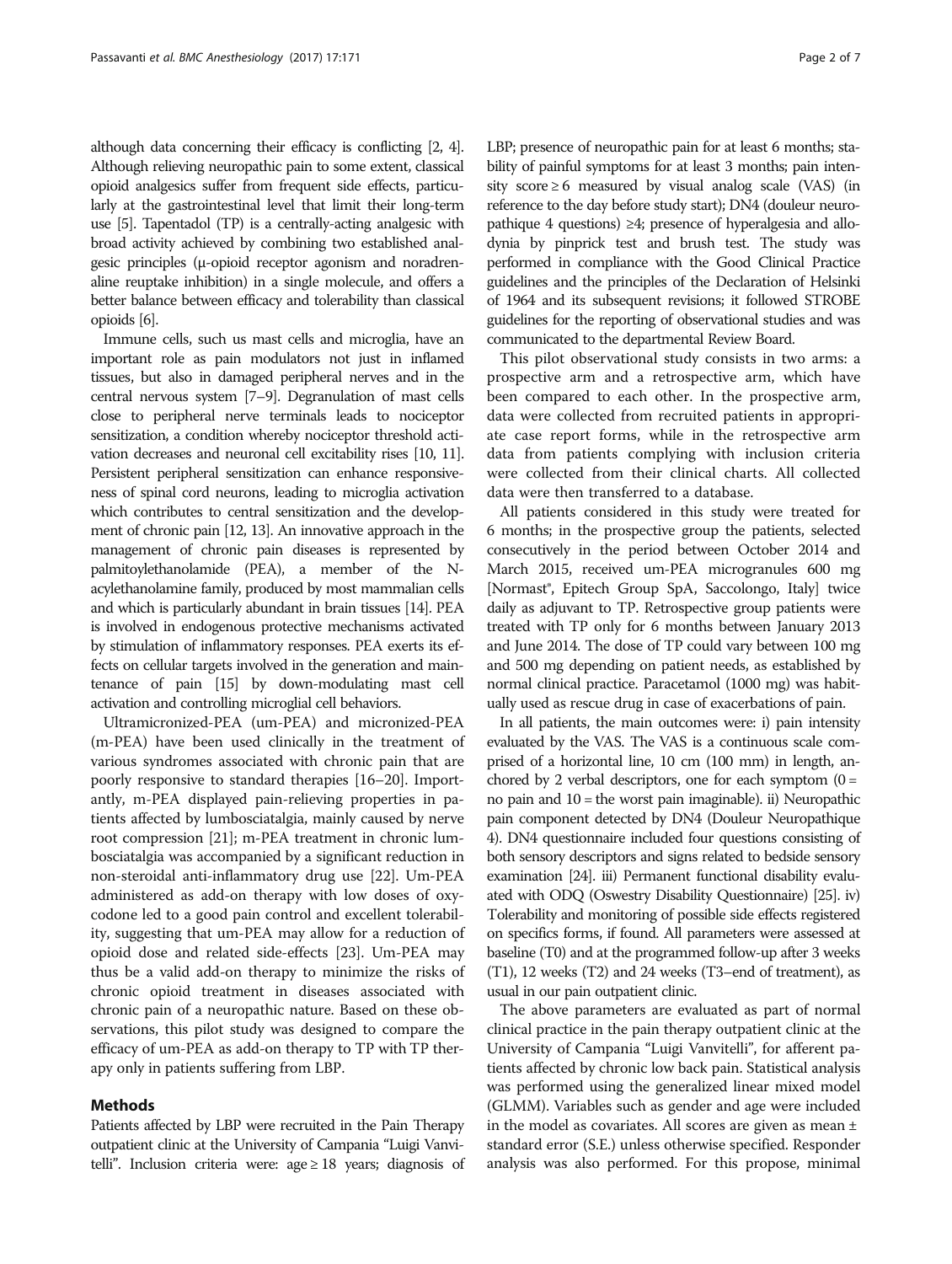<span id="page-2-0"></span>important difference (MID) was established as fixed effects, since percentage reductions depend on baseline values. In particular, a patient was considered a responder in case of: i) pain intensity reduction of at least 2, 3, or 4 points or by achieving a VAS score  $\leq$  3 (gold standard) [[26](#page-6-0)]. ii) neuropathic pain component reduction of at least 1, or 2 points or by achieving a DN4 score < 4 (gold standard) [\[24\]](#page-6-0). iii) functional disability reduction of at least 10, 15 or 20 points on ODQ, where a 15-point reduction is the gold standard [\[27](#page-6-0)]. Scores are given as a percentage. A p-value of less than 0.05 was considered significant for both GLMM and responder analysis. All patients for both groups were evaluated at each time point.

## Results

Fifty-five patients affected by chronic LBP were considered for this study; 30 patients (21 females, 9 males; mean age  $\pm$ S.D. of  $64.7 \pm 4.12$ ) were enrolled in the prospective group treated with um-PEA as add-on to TP (um-PEA-TP group); 25 patients (20 females, 5 males; mean age  $\pm$  S.D. of 64.1  $\pm$ 4.79) were included in the retrospective group treated with TP only (TP group) (Fig. 1). The mean daily dose of TP administered was 196.0 mg in the um-PEA-TP group and 203.3 mg in the TP group; no significant differences were observed between groups at baseline. Patient anamnestic and demographic data are reported in Table [1.](#page-3-0)

Statistical analysis with GLMM demonstrated VAS mean pain intensity score to decrease significantly over time in both groups when considered separately ( $p <$ 0.0001). VAS values in the um-PEA–TP group decreased from  $7.4 \pm 0.08$  (T0) to  $4.5 \pm 0.09$  (T3), and in the control TP group from  $7.7 \pm 0.10$  (T0) to  $5.9 \pm 0.09$  (T3). The reduction in VAS mean score was statistically significant in the um-PEA–TP group compared to the TP group  $(p < 0.0001)$  (Fig. [2](#page-3-0)).

DN4 questionnaire scores showed that the neuropathic component significantly decreased over time in both groups ( $p < 0.0001$ ), with a significantly higher reduction in favor of the prospective group  $(p < 0.0001)$  (Fig. [3](#page-3-0)). Patients in the um-PEA-TP group with a DN4 mean score of  $6.1 \pm 0.14$  at baseline (T0), reached a mean score of  $3.2 \pm 0.13$  (T3) at treatment end; patients in the TP group with a mean score of  $6.1 \pm 0.09$  (T0) achieved a mean score of 5.0 ± 0.04 at T3. Furthermore, the ODQ questionnaire score evidenced a significant reduction between baseline and treatment end in both groups ( $p <$ 0.0001) (Fig. [4](#page-3-0)). The mean score for the um-PEA-TP group decreased from  $56.9 \pm 1.55$  (T0) to  $37.7 \pm 2.38$ (T3), while for the TP-only group it decreased from 54.6  $\pm$  2.20 to 44.6  $\pm$  3.02 showing a further significant difference in the um-PEA-TP group compared to the TP group ( $p < 0.0012$ ).

TP dosage was significantly reduced in both groups between baseline and treatment end ( $p < 0.0001$ ), with a greater reduction in favor of the um-PEA-TP group ( $p <$ 0.0001). In fact, patients in the um-PEA-TP group received a mean dose of  $203.3 \pm 6.75$  mg at study start (T0) which decreased to  $121.7 \pm 6.20$  mg after 6 months (T3). In contrast, patients in the TP group initially took a mean dose of  $196.0 \pm 10.38$  mg (T0), which decreased to  $158.0 \pm 8.50$  mg (T3) (Fig. [5](#page-4-0)).

Neither age nor gender influenced the results of the parameters considered. Paracetamol (1000 mg) was used as rescue medication in 10% of patients in um-PEA-TP group vs 12% of patients in the TP-only group. This study did not present missing data. No serious side effects were reported/observed, although episodes of diarrhea occurred in 15% of patients in the um-PEA-TP group. Percentages of responder patients for each established MID and gold standard are given in Table [2](#page-4-0).

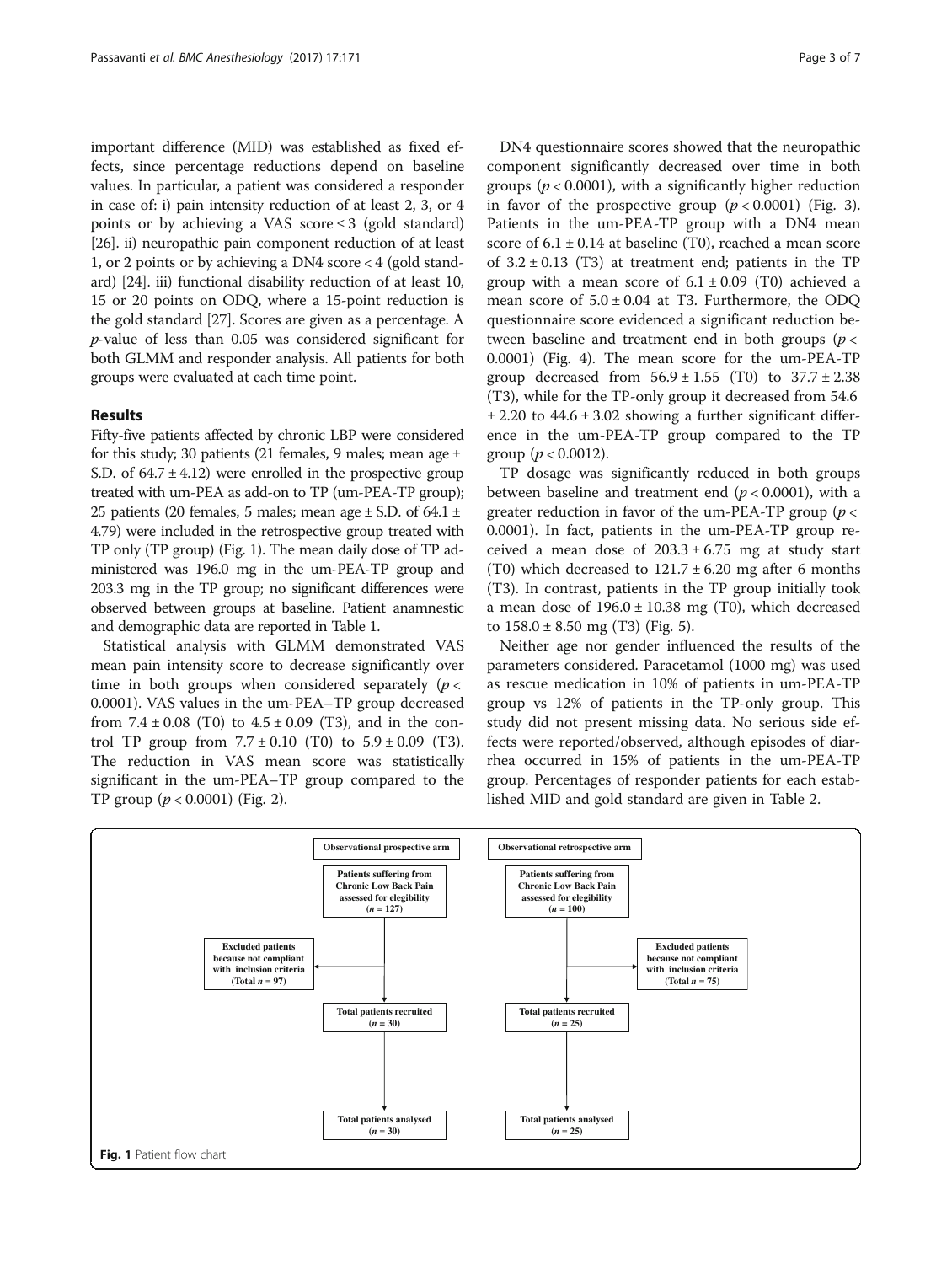<span id="page-3-0"></span>Table 1 Patient demographic and medical information

|                                                    | TP group        | um-PEA-TP group |  |
|----------------------------------------------------|-----------------|-----------------|--|
| Age (mean $\pm$ S.D.)                              | $64.1 \pm 4.79$ | $64.7 \pm 4.12$ |  |
| Gender                                             | 5 (M) 20 (F)    | 9 (M) 21 (F)    |  |
| Body weight (Kg -mean $\pm$ S.D.)                  | $75.3 \pm 13.7$ | $77 \pm 11.5$   |  |
| Height (cm -mean $\pm$ S.D.)                       | $165 \pm 5.5$   | $162 \pm 7.5$   |  |
| Caucasian (%)                                      | 100             | 100             |  |
| Comorbidities (%):                                 |                 |                 |  |
| diabetes mellitus type II                          | 40              | 40              |  |
| hypertension                                       | 28              | 20              |  |
| ischemic heart disease                             | 20              | 13.3            |  |
| dyslipidemia                                       | 12              | $\Omega$        |  |
| morbid obesity                                     | 16              | 20              |  |
| diverticular disease of the colon                  | 8               | 3.3             |  |
| chronic obstructive pulmonary disease              | 36              | 33.3            |  |
| heart rhythm disturbances                          | 4               | 3.3             |  |
| osteoporosis                                       | 48              | 43.3            |  |
| obstructive arterial disease                       | 4               | $\Omega$        |  |
| chronic venous insufficiency of<br>the lower limbs | $\overline{4}$  | $23.3*$         |  |
| * $p < 0.05$                                       |                 |                 |  |







Fig. 4 Low back pain/dysfunction evaluation. Oswestry Disability Index at baseline and after 24 weeks of treatment for the groups with um-PEA as add-on to tapentadol (um-PEA-TP) or with tapentadol alone (TP). Mean values  $\pm$  S.E. The degree of disability decreased significantly between baseline and week 24 in both groups ( $p < 0.0001$ ). There was a significantly higher reduction  $(p < 0.0012)$  in favor of the um-PEA-TP group compared to the TP-only group. Statistical comparisons were performed with GLMM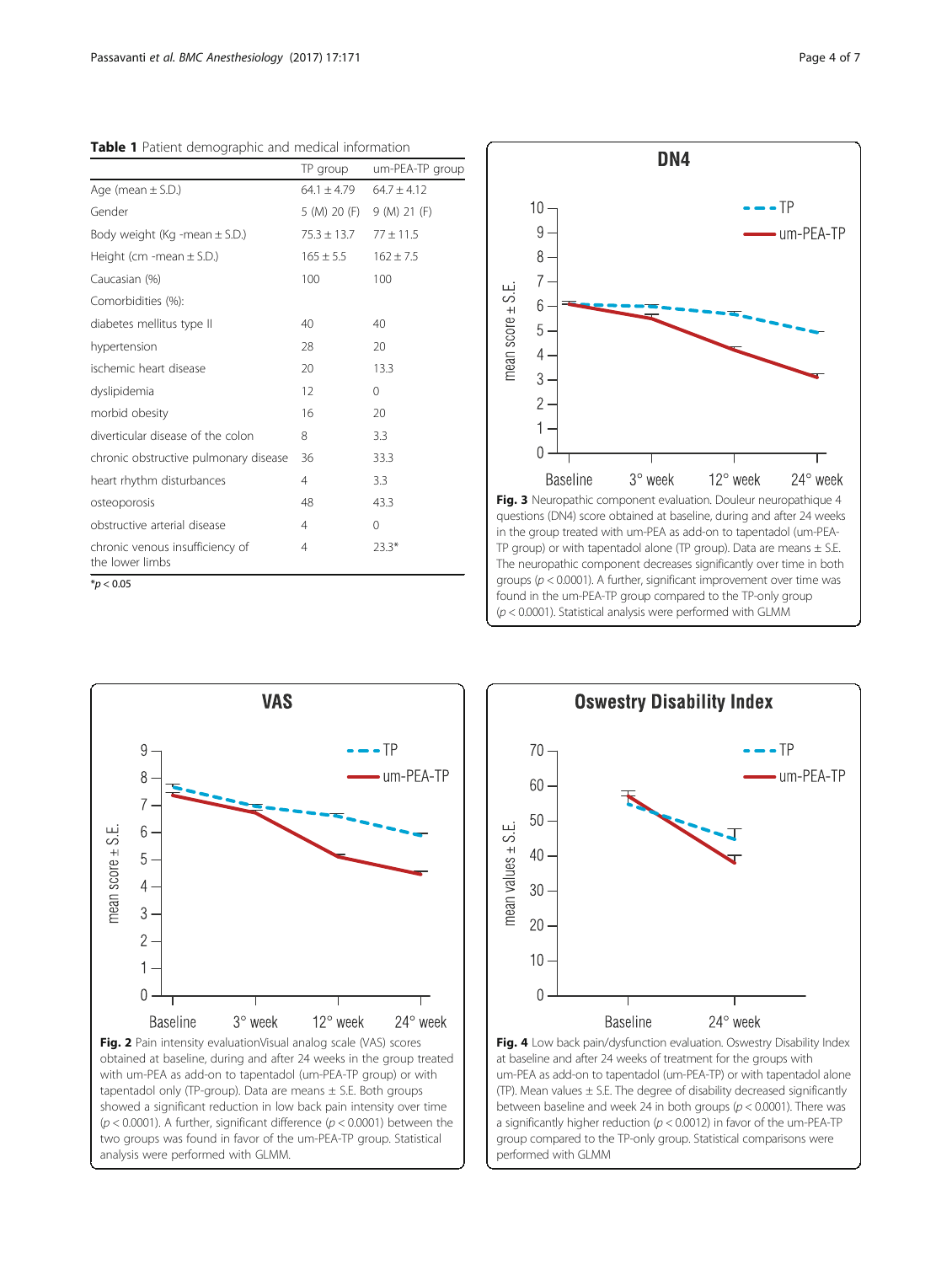<span id="page-4-0"></span>

## **Discussion**

Chronic LBP is a common chronic pain condition [\[28](#page-6-0)] often associated with a neuropathic pain component [[2](#page-6-0), [29](#page-6-0)]. The presence of the latter denotes a more severe condition, which is complex, clinically challenging to manage and requires a multimodal treatment approach [[30](#page-6-0)–[32](#page-6-0)]. The present pilot observational study shows that um-PEA as add-on treatment to TP in patients with chronic LBP, in comparison to TP alone, leads to a significantly higher reduction in pain intensity, in the neuropathic component, the degree of disability and in TP dosage assumption. All study patients had chronic LBP for at least 6 months with baseline VAS scores  $\geq 6$  for pain intensity and a score  $\geq 4$  on the DN4 questionnaire, the latter taken as an index of a neuropathic component. VAS and DN4 mean scores decreased significantly over time in the two study groups ( $p <$ 0.0001) showing a further significant reduction in favor of the um-PEA-TP group  $(p < 0.0001)$  (Figs. [1](#page-2-0) and [2](#page-3-0)). These results confirm the efficacy of TP for the management of moderate-to-severe chronic pain [[33](#page-6-0)] and show, for the first time, the effectiveness of a combination therapy with um-PEA and TP in the treatment of chronic LBP. Prior clinical studies showed the pain-relieving properties of um-PEA and m-PEA alone and as add-on treatment for chronic pain associated with different disease etiologies without [[16](#page-6-0)–[18](#page-6-0), [21](#page-6-0), [34](#page-6-0)] and with a neuropathic component [\[19, 20\]](#page-6-0).

The improved effectiveness of this combination therapy in the management of chronic LBP may be attributed to different mechanisms of action for um-PEA and TP in pain processes. PEA acts on immune-derived nonneuronal cells, in particular microglia and mast cells, which are involved in pain signalling but not directly in the transmission of pain perception [[12](#page-6-0), [15\]](#page-6-0). There is some evidence in support of a "receptor mechanism" based on the capability of PEA to directly stimulate either an as-yet uncharacterized cannabinoid CB2-like receptor

Table 2 Percent of responders in um-PEA TP and TP groups at different follow-up times

| Parameters | Goals                           | Percent of responders in um-PEA TP group/TP group at different follow-up times |          |                     |                |              |              |
|------------|---------------------------------|--------------------------------------------------------------------------------|----------|---------------------|----------------|--------------|--------------|
|            |                                 | T1                                                                             |          | T <sub>2</sub>      |                | T3           |              |
| VAS        | Reduction                       |                                                                                |          |                     |                |              |              |
|            | $\geq$ 2                        | 3.3                                                                            | $\Omega$ | $90***$             | 16             | $100***$     | 68           |
|            | $\geq$ 3                        | 3.3                                                                            | 0        | $30***$             | $\circ$        | 63.3***      | 8            |
|            | $\geq 4$                        | $\mathbf{0}$                                                                   | $\Omega$ | $\Omega$            | $\circ$        | $20*$        | $\mathbf{0}$ |
|            | VAS score <sup>a</sup> $\leq$ 3 | $\mathbf 0$                                                                    | 0        | $\mathsf{O}\xspace$ | $\circ$        | $\mathbf{0}$ | $\mathbf 0$  |
| DN4        | Reduction                       |                                                                                |          |                     |                |              |              |
|            | $\geq$ 1                        | 46.7**                                                                         | 16       | 93.3***             | 36             | 100.0        | 96           |
|            | $\geq$ 2                        | 6.7                                                                            | $\Omega$ | 73.3***             | $\overline{4}$ | 86.7***      | 20           |
|            | $DN4$ scoreb < 4                | 3.3                                                                            | 0        | 6.7                 | $\circ$        | 76.7***      | $\mathbf 0$  |
| ODQ        | Reduction                       |                                                                                |          |                     |                |              |              |
|            | $\geq 10$                       |                                                                                |          |                     |                | 86.7**       | 48           |
|            | $\geq$ 15                       |                                                                                |          |                     |                | $70.0**$     | 24           |
|            | $\geq$ 20                       |                                                                                |          |                     |                | $53.3***$    | 16           |

<sup>a</sup> Percentage of patients who achieved a VAS score ≤ 3<br>**PReceptage of patients who achieved a DN4 score </** 

 $b$ Percentage of patients who achieved a DN4 score  $<$  4

\*\**p* < 0.01<br>\*\*\*n < 0.0

 $***p < 0.0001$ 

<sup>\*</sup>p < 0.05<br>\*\*n < 0.0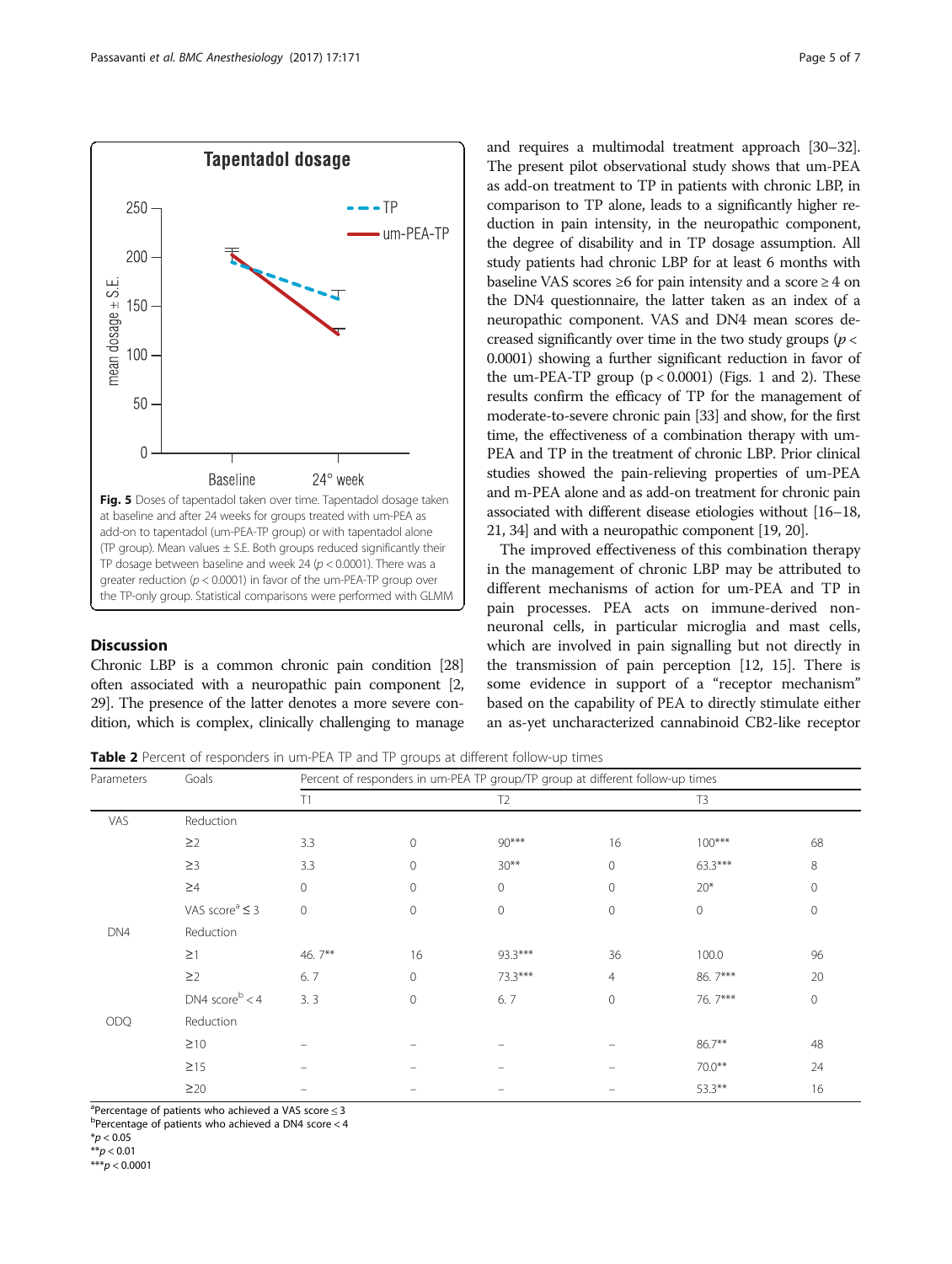expressed on these immune cells, or the nuclear receptor peroxisome proliferator-activated receptor-alpha, which appears to mediate many of the anti-inflammatory effects of PEA. Another proposed mechanism is the so-called "entourage effect", which postulates that PEA acts by enhancing the anti-inflammatory and anti-nociceptive effects exerted by anandamide, which is often produced together with PEA and activates cannabinoid CB1 and CB2 receptors or the transient receptor potential vanilloid receptor type 1 channel [\[35\]](#page-6-0). TP is a centrally-acting analgesic with a bimodal mechanism of action, that is, μ-opioid receptor agonism and noradrenaline reuptake inhibition [\[36\]](#page-6-0): agonism of μ-opioid receptors interferes with pre- and postsynaptic transmission of ascending spinal cord pain signals while activating descending inhibitory projections at the supraspinal level, and noradrenaline reuptake inhibition raises noradrenaline content in the synaptic cleft to enhance pain inhibition in the descending pathways [\[33\]](#page-6-0). By modulating the activation of non-neuronal cells that normally controls neuronal cell sensitization, PEA can effect TP action on neurons, thus promoting a major remission of chronic pain also with a neuropathic component.

Both the um-PEA-TP and TP groups received a similar mean dose of TP. After 6 months of treatment, reduction in pain intensity was associated with a reduced TP mean dosage in both groups ( $p < 0.0001$ ). Importantly, the reduction of TP mean intake was significantly higher in the um-PEA-TP group  $(p < 0.0001)$  (Fig. [3](#page-3-0)). These results confirm findings in another clinical study where PEA treatment in chronic lumbosciatalgia was accompanied by a significant reduction in non-steroidal anti-inflammatory drug use [[34\]](#page-6-0). Further, m-PEA is reported to render efficacious, in terms of analgesic activity, sub-active doses of oxycodone in patients with LBP [[23](#page-6-0)].

The association of um-PEA and TP led to a significant reduction compared to TP alone in the degree of disability measured by the ODQ low back pain questionnaire (Fig. [4](#page-3-0)). Responder analysis showed that main MID evaluated such as: the pain intensity reduction of at least 3 points on the VAS score, achievement of a DN4 score lower than 4 and functional disability reduction of at least 20 points on ODQ, were achieved primarily in the um-PEA-TP group. All the other MID assessed were achieved in both groups over time but more rapidly and with a higher percentuage of responders in the um-PEA-TP group as compared to the TP group.

It is important to point out also that none of the patients showed serious adverse effects. In the um-PEA-TP group only 15% of patients presented some episodes of diarrhea which did not necessitate discontinuation of therapy. Several clinical studies already support the tolerability both of um-PEA [\[15](#page-6-0)] and TP [\[33](#page-6-0)].

There was no statistically significant group difference in the incidence of dylipidemia ( $p = 0.0510$ ). As far as were are aware of, no study until now has evaluated this interaction in clinical practice. There was, however, a modest but significant association between chronic venous insufficiency and um-PEA-TP ( $p = 0.0429$ ) (Table [1](#page-3-0)). Chronic venous insufficiency is often associated with venous skin ulceration and discomfort, pain and compromised quality of life [[37\]](#page-6-0).

Future studies are needed to evaluate a possible direct effect of PEA on chronic venous insufficiency.

Caveats of the present observational study include lack of blindness and small patient sizes, which increases the difficulty in estimating the size effect of combination treatment. Furthermore, a treatment period longer than 6 months would allow one to better appreciate effectiveness and tolerability of the drug combination. In spite of these limitations, this exploratory study provides encouraging findings on the potential benefits of PEA addition to TP in patients affected by chronic LBP, and should stimulate confirmatory trials with larger patient cohorts.

## Conclusions

Overall, our findings suggest that um-PEA may be an innovative therapeutic intervention as add-on therapy to TP for the management of chronic LBP with a neuropathic component, also to improve patient quality of life – at least for a treatment period of 6 months. Additionally, this combination treatment allowed a reduction in TP dose over time and did not show any serious side effects. Um-PEA could thus allow for the maintenance of low dosages of TP, thereby delaying the occurrence of serious side effects of this drug over longer periods. Further prospective studies with a double-blind design and larger patient numbers are needed to confirm our findings.

#### Abbreviations

DN4: douleur neuropathique 4; GLMM: Generalized linear mixed model; LBP: low back pain; MID: Minimal important Difference; ODQ: Oswestry Disability Questionnaire; TP: tapentadol; um-PEA: Ultramicronized palmitoylethanolamide; VAS: visual analog scale

#### Acknowledgements

None.

#### Funding

The study was funded by Departmental resources only.

#### Availability of data and materials

The data supporting our findings is available upon request from the corresponding author.

#### Authors' contributions

Study concept and design: MBP, CA, MCP. Acquisition of data: DF, MF. Analysis and interpretation of data: PS, VP. Drafting of the manuscript: MB, MF. Critical revision of the manuscript for important intellectual content: All Authors. Final approval of the version to be published: All Authors. Agreement to be accountable for all aspects of the work in ensuring that questions related to the accuracy or integrity of any part of the work are appropriately investigated and resolved: All Authors.